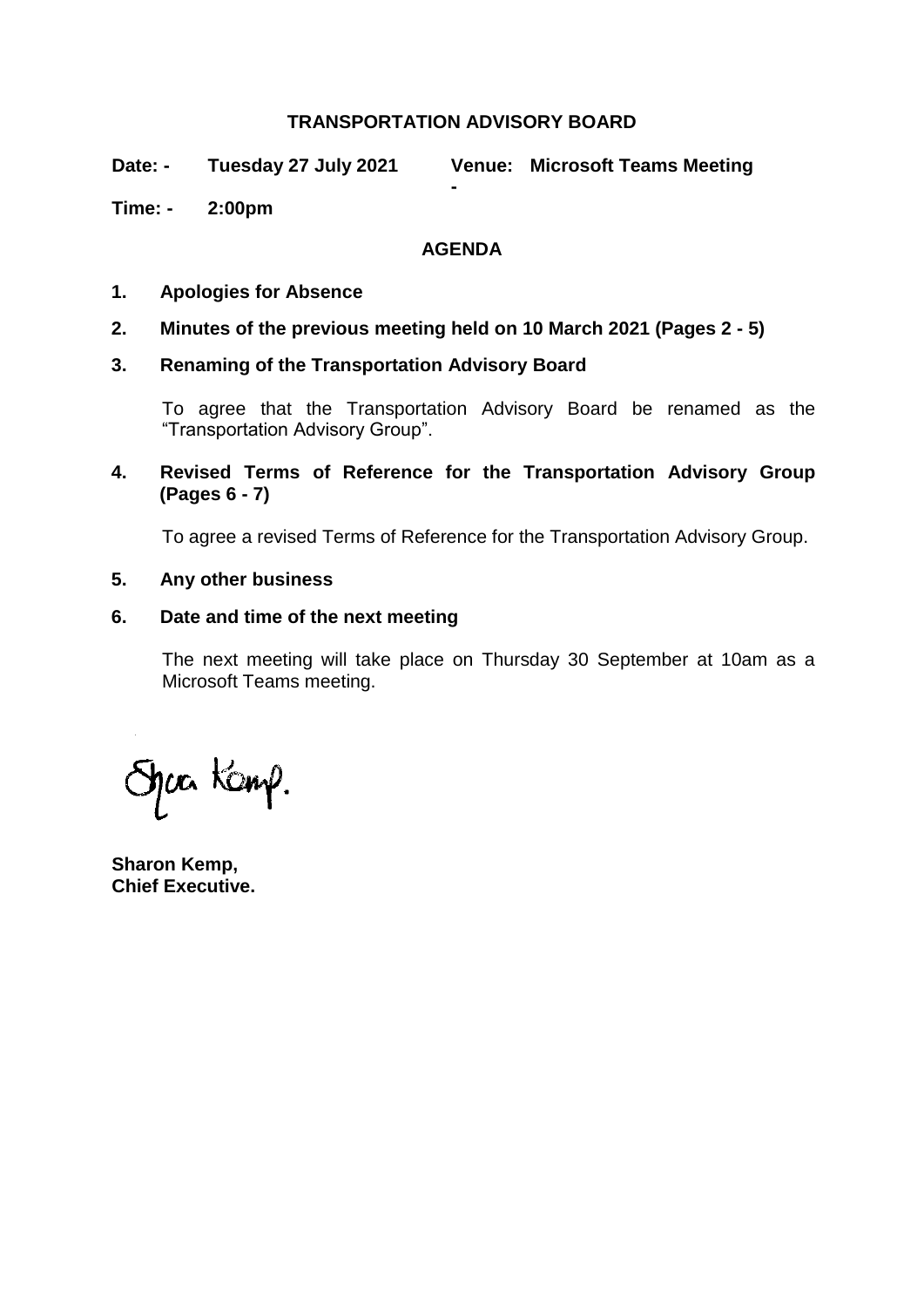**1 TRANSPORTATION ADVISORY BOARD - 10/03/21**

### **TRANSPORTATION ADVISORY BOARD Wednesday 10 March 2021**

Present:- Councillor Lelliott (in the Chair); Councillors The Mayor (Councillor Jenny Andrews), Cowles, Cusworth, D. Cutts, Jepson, McNeely, Pitchley, Russell, Sheppard and Walsh.

Apologies for absence:- Apologies were received from Mallinder and Williams.

#### **55. APOLOGIES FOR ABSENCE**

Apologies were received from Councillors Mallinder, Short and Williams.

### **56. MINUTES OF THE PREVIOUS MEETING HELD ON 9 DECEMBER 2020**

Consideration was given to the minutes of the previous meeting of the Transportation Advisory Board held on 9 December 2020.

**Agreed: -** That the minutes of the previous meeting be approved as a true record.

#### **57. MATTERS ARISING FROM THE PREVIOUS MINUTES (NOT COVERED BY THE AGENDA ITEMS)**

There were no matters arising.

#### **58. QUESTIONS ON TRANSPORT ISSUES**

The Transportation Advisory Board noted the details of questions on transport matters and the answers that had been provided. There was one question outstanding and a holding response had been sent.

#### **59. SOUTH YORKSHIRE PASSENGER TRANSPORT EXECUTIVE - UPDATE**

Nathan Broadhead of the South Yorkshire Passenger Transport Executive (SYPTE) attended the meeting to provide an update on public transport services and development in the Borough. It was reported that First buses were running at 97% of their pre-COVID mileage. Stagecoach was running at 86% and was aiming to be at 100% in April when non-essential retail reopened. The School Bus network was back up and running with no issues. There had also been a good take up of free vaccination transport from Rotherham Community Transport. In terms of travel levels, they were still well below pre-COVID levels. Buses were running at 33%, rail 18% and trams at 25%. The network was quiet but stable.

Nathan Broadhead also confirmed that the Government were due to issue the National Bus Strategy the day after this meeting, 11 March 2021. This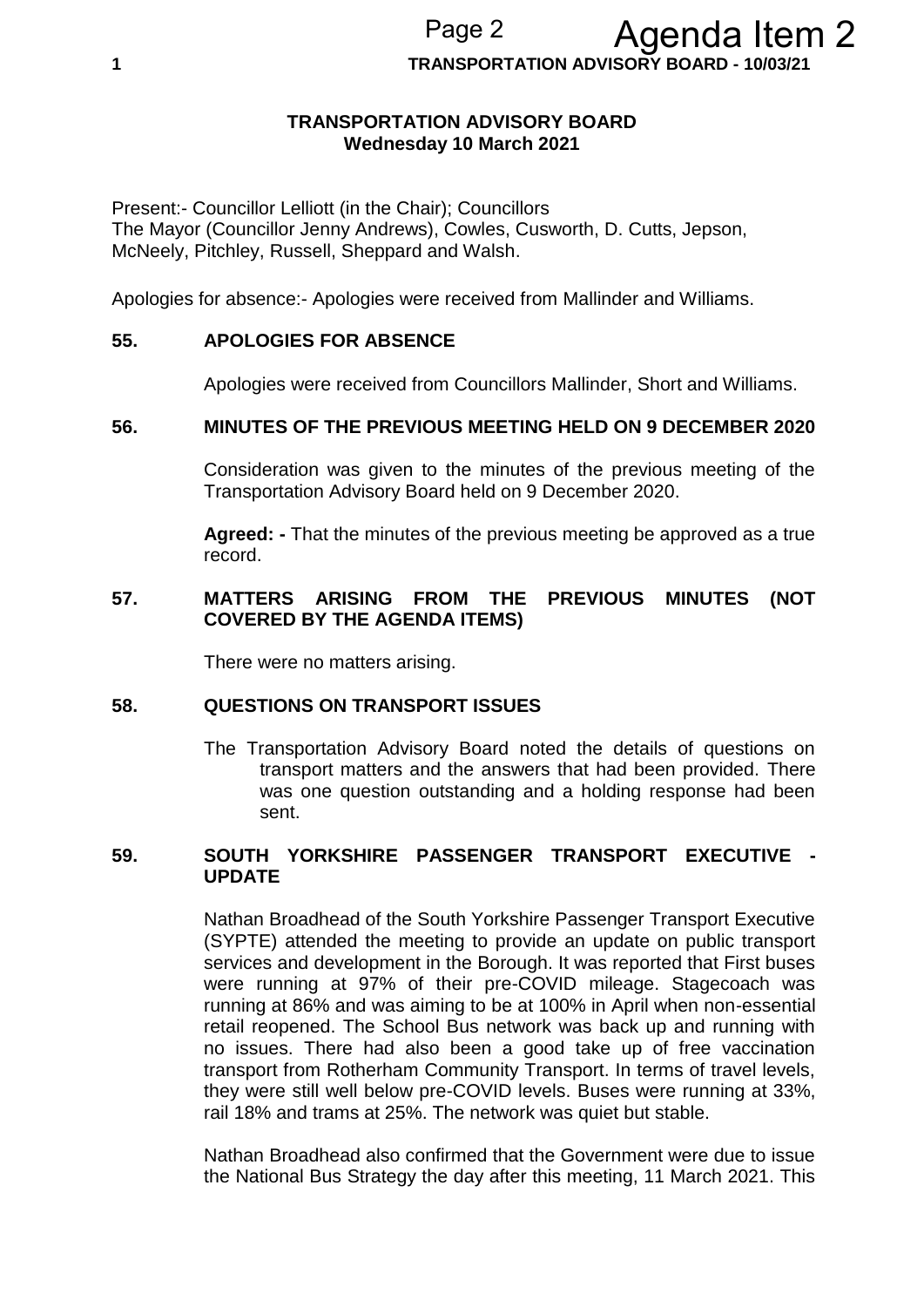#### **TRANSPORTATION ADVISORY BOARD - 10/03/21 2**

strategy would set out funding arrangements. It was confirmed that there were not enough School Buses to accommodate "bubbles" but that bus companies were working closely with schools in order to deal with any outbreaks. There had not been a spike in bus shelter vandalism and work was ongoing nationally on how to increase the confidence of members of the public who may be unsure of returning the public transport. Transport operators were trying to get as much information as possible on how changes in working patterns could impact the viability of some services. This would be an on-going matter and the next twelve months would be a big learning curve for all involved.

**Agreed: -** That the update be noted.

#### **60. BUS OPERATORS - UPDATE**

Nathan Broadhead had given an update on behalf of First under the previous item.

David Rich from Stagecoach gave an update on their operations. Passenger numbers were still low and running at between 35-40% of normal. There were still far less school children on the buses despite the return to school. As reported by Nathan Broadhead in the previous item, Stagecoach expected to be operating at 100% mileage in April.

Adrian Parkinson gave an update on Rotherham Community Transport. He confirmed that the service was continuing but in a limited way. This included essential journeys and shopping for vulnerable service users. Community Transport had assisted over 200 people in getting to the vaccination appointments and would continue to do this. It was also confirmed that 95% of drivers had had their first vaccine.

#### **61. RAILWAY OPERATORS - UPDATE**

Richard Isaac from Northern Rail provided an update on the railway. There had been a slight increase in passenger numbers but this was still far off "normal" levels. Many employees of Northern Rail were getting the Covid vaccine which led to an improving picture. Northern Rail wished to thank colleagues in Rotherham for promoting the apprenticeships during Apprenticeship week and for pushing the International Women's Day message about opportunities for women and the need for diversity in the rail industry. The May timetable uplift was due to go ahead as planned despite the fact the consultation could not be as wide as planned due to the lockdown. However Mr Isaac **agreed** to circulate the summary of the consultation to the Board after the meeting.

Richard Isaac also confirmed that there had been an increase in suicidal incidents on railway lines and also an increase in the number of children trespassing on the railway. Work was being undertaken with network rail, the police and schools respectively. It was **agreed** that Mr Isaac would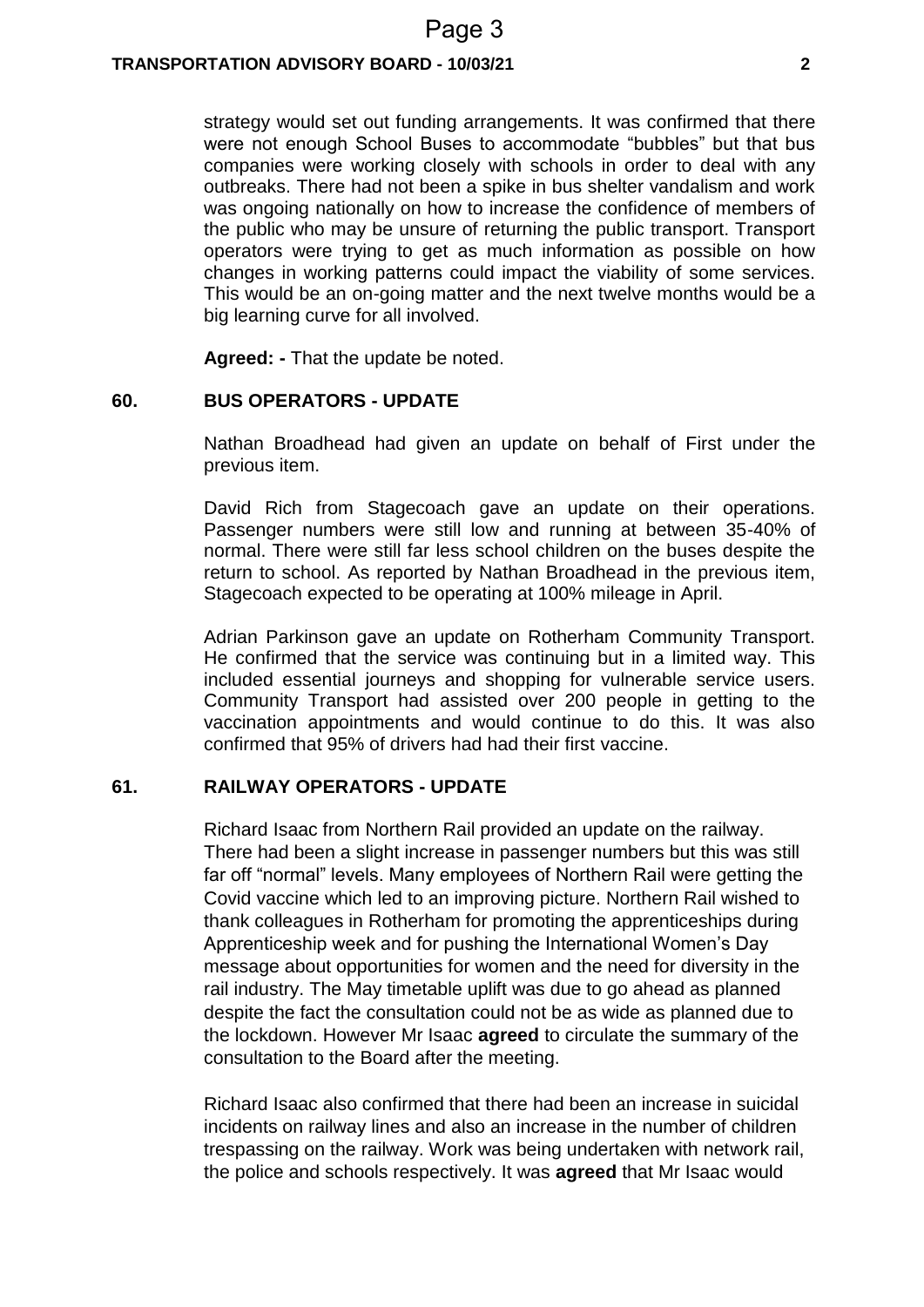# Page 4

#### **3 TRANSPORTATION ADVISORY BOARD - 10/03/21**

circulate the warning notices regarding trespassing on the railway so that Councillors could include them in ward newsletters.

**Agreed:-** That the update be noted.

# **62. DONCASTER SHEFFIELD AIRPORT - UPDATE**

Councillor Lelliott provided an update on Doncaster Sheffield Airport. They were moving ahead with their £5 million expansion plan which would take place on phases. The airport did not receive free port status in the budget.

### **63. RMBC TRANSPORTATION UNIT - UPDATES**

Andrew Moss, Interim Head of Transport Infrastructure, attended the meeting to provide a progress report and give a presentation on:

- Parkway Widening Scheme
- Cycling Scheme
- Roads Planning overview
- Public Transport
- South Yorkshire Safer Roads Partnership

The Interim Head of Transport Infrastructure confirmed that the parkway widening scheme was now at the construction phase and work was underway. The presentation highlighted the key aims of the project which were to reduce journey times; improve regional connectivity; reduce congestion; improve air quality; improve safety for drivers and support economic and housing growth. More information could be found at: [https://www.rotherham.gov.uk/parkway-upgrade.](https://www.rotherham.gov.uk/parkway-upgrade) It was confirmed that there were no plans for an acoustic fence to be constructed as the widening of the lanes would take place within the current curtilage of the road.

Phase 1 of the Templeborough cycling scheme was progressing as of March 2021. Other schemes such as Ickles – Westgate, Manvers cycleway; Maltby Bus Corridor and Doncaster Road cycleway were part of the projects covered by the Transforming Cities Fund. Work was underway on the cycle ways on Broom Road. The Cycling Strategy would be presented to Cabinet on 22 March 2021 and would then go out for public consultation.

With regard to Roads Planning, the Interim Head of Transport Infrastructure explained the different strategies and studies that led to roads improvements, from a national level, down to a regional level down to a local level.

The South Yorkshire Safer Roads Partnership is a ten year strategy aimed at improving road safety across South Yorkshire. RMBC was the Chair for 2021 and the partnership worked with blue light services, key advisory bodies and local Council's. The current partnership was half way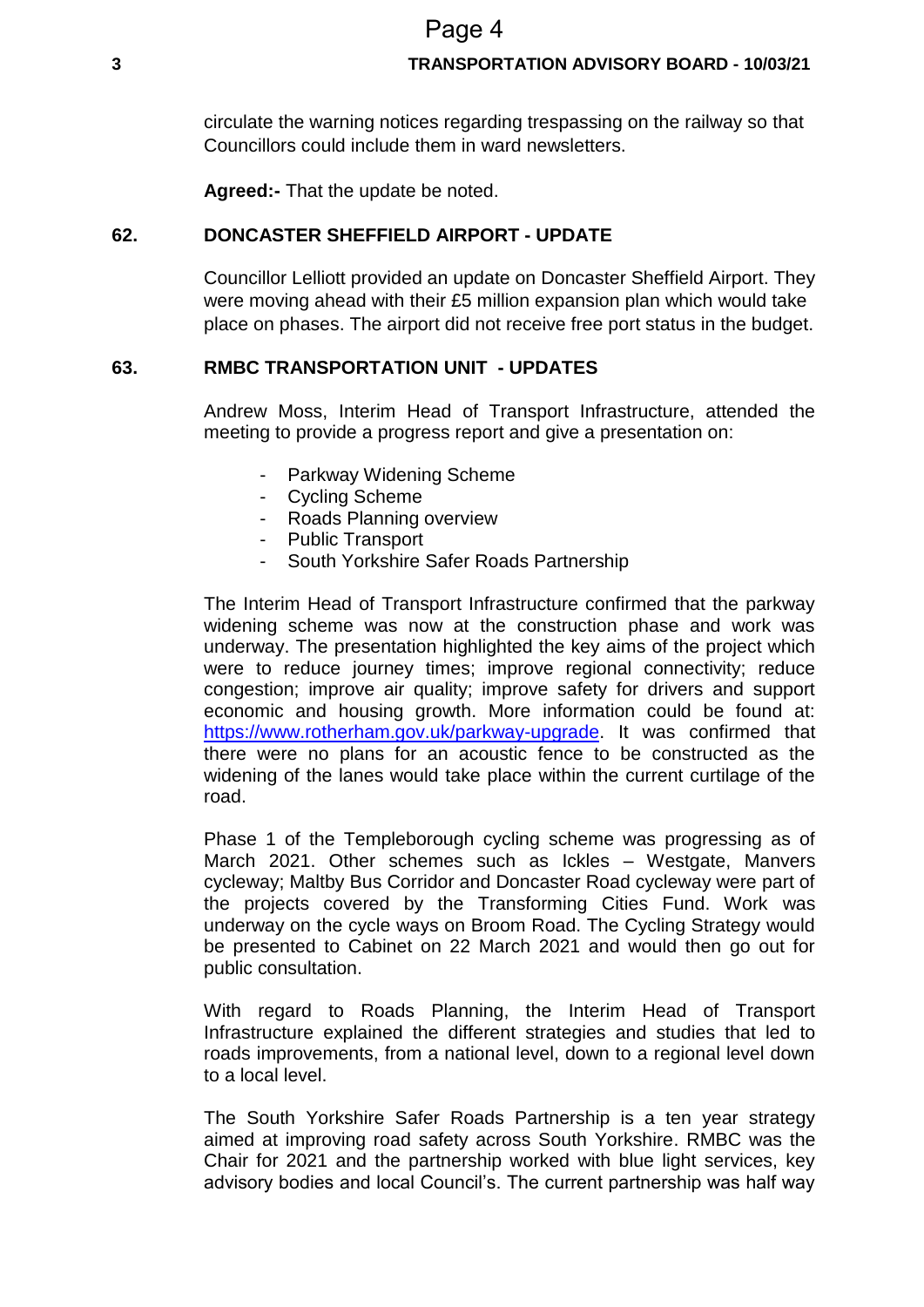#### **TRANSPORTATION ADVISORY BOARD - 10/03/21 4**

through and working on many different projects. It was hoped that a review of the strategy would be complete by the end of the calendar year.

In relation to the public transport update, it was confirmed that there were two rail developments underway. The first was the new station at Waverley and the second was the redevelopment of the Rotherham Mainline station. The Waverley project had been given funding of around £5 million from the Station Renewal Programme to continue feasibility. In relation to the Rotherham Mainline station, it was confirmed that approval was expected from Transport for the North, Northern Powerhouse Rail, for the outline business case in early Spring. It was hoped that both projects would take place within the next five years. The Interim Head of Transport Infrastructure confirmed that a bus review had previously taken place but that recommendations had been severely impacted by COVID. As such, the plan now was to focus on a shorter term plan focussed on stabilisation. The Bus Strategy that was due to be released by Government would assist with that. There was an aim to establish a Cityregion wide Bus Partnership steering group whilst also maintaining local Member input.

#### **64. ANY OTHER BUSINESS**

The Chair wished to record her thanks to Members, Officers, Transport Representatives and anybody that had been involved in the Transportation Advisory Board over the past five years. It was noted that this was the last meeting of the Board before the local elections and Councillor Lelliott wished everyone good luck. She noted that good work that the Board had done on a wide range of topics and thank everyone for their hard work.

#### **65. DATE AND TIME OF THE NEXT MEETING**

The next meeting of the Board is scheduled for Wednesday 23 June at 10.00am.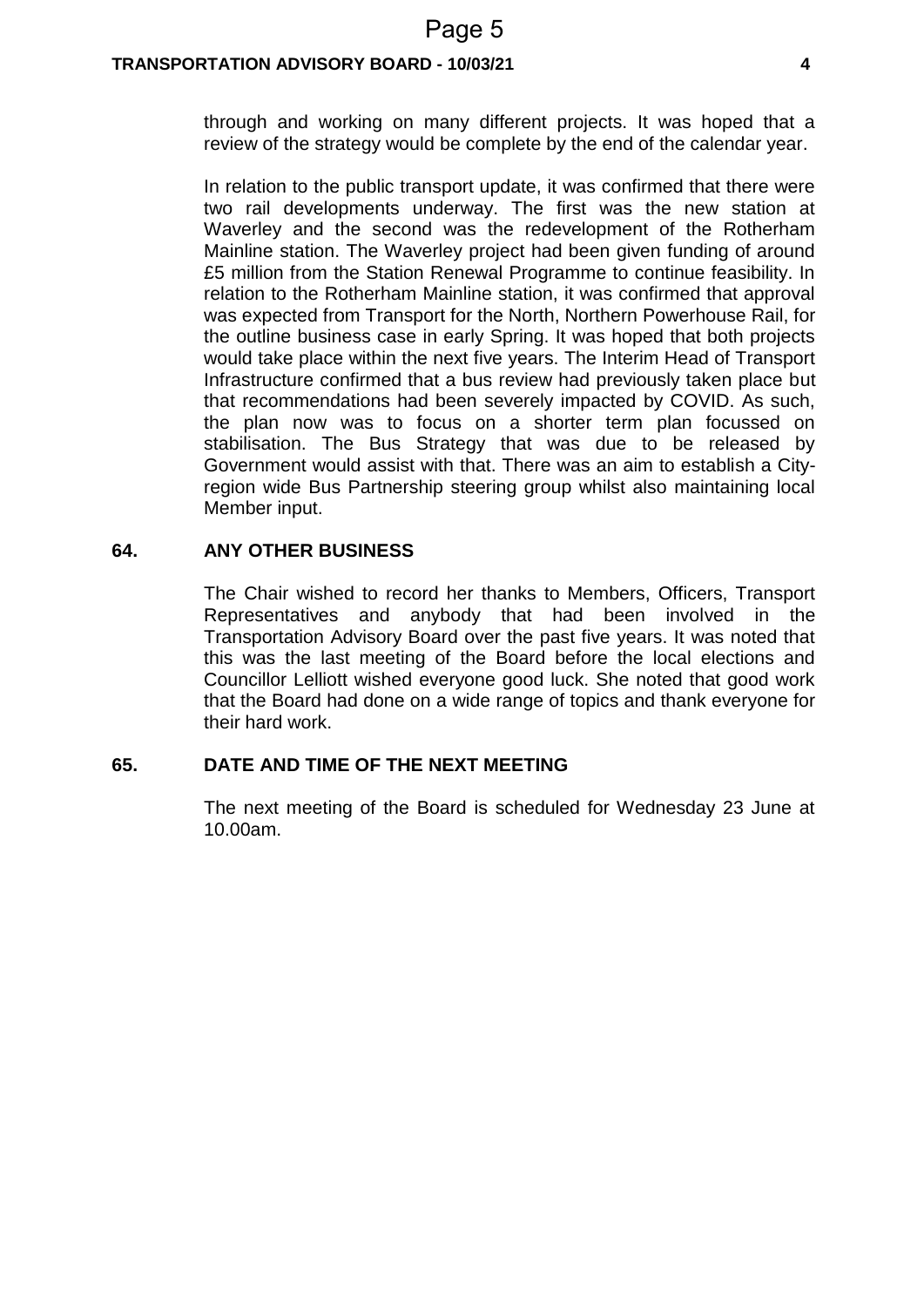# **RMBC TRANSPORTATION LIAISON GROUP ADVISORY GROUP March 2014, Updated November 2016, Updated July 2021**

# **TERMS OF REFERENCE**

- To provide a forum for debate about transport issues affecting the whole of the Rotherham Borough area.
- To increase awareness and to encourage the use of of public transport, cycling and walking as the main options for travelling for economic, environmental, health and social reasons.
- To encourage the increasing use of public transport, cycling and walking.
- To engage in debate with transport operators and service providers on appropriate topics including changes to bus services and infrastructure.
- To be a sounding-board for transportation issues affecting the Rotherham Borough area.
- To receive information and reports about progress with traffic and transportation issues affecting the Rotherham Borough area with respect to local schemes and those in the wider Sheffield City Region area.
- To receive information and reports in the Rotherham Borough area from public transport operators (bus and rail) on their network operations within the Rotherham Borough area, and at least once per year to, consider the performance of the Rotherham Bus Partnership.
- To receive information and reports on matters concerning airports in the sub-region.
- That iln accordance with requests from attendees and the agreement of the Chair, to discuss particular items of concern/interest related to transportation issues.

# **MEMBERSHIP**

- There shall be no set membership for the Transportation Advisory Group with the exception of the relevant Cabinet Member who has responsibility for transportation and who shall be Chair of the Group.
- Attendance at meetings **Membership shallshall** be open to all elected members of the Council. include representation from all electoral Wards of the Borough via one Elected Member per Ward unless otherwise agreed to in advance by the Chair to reflect political proportionality.